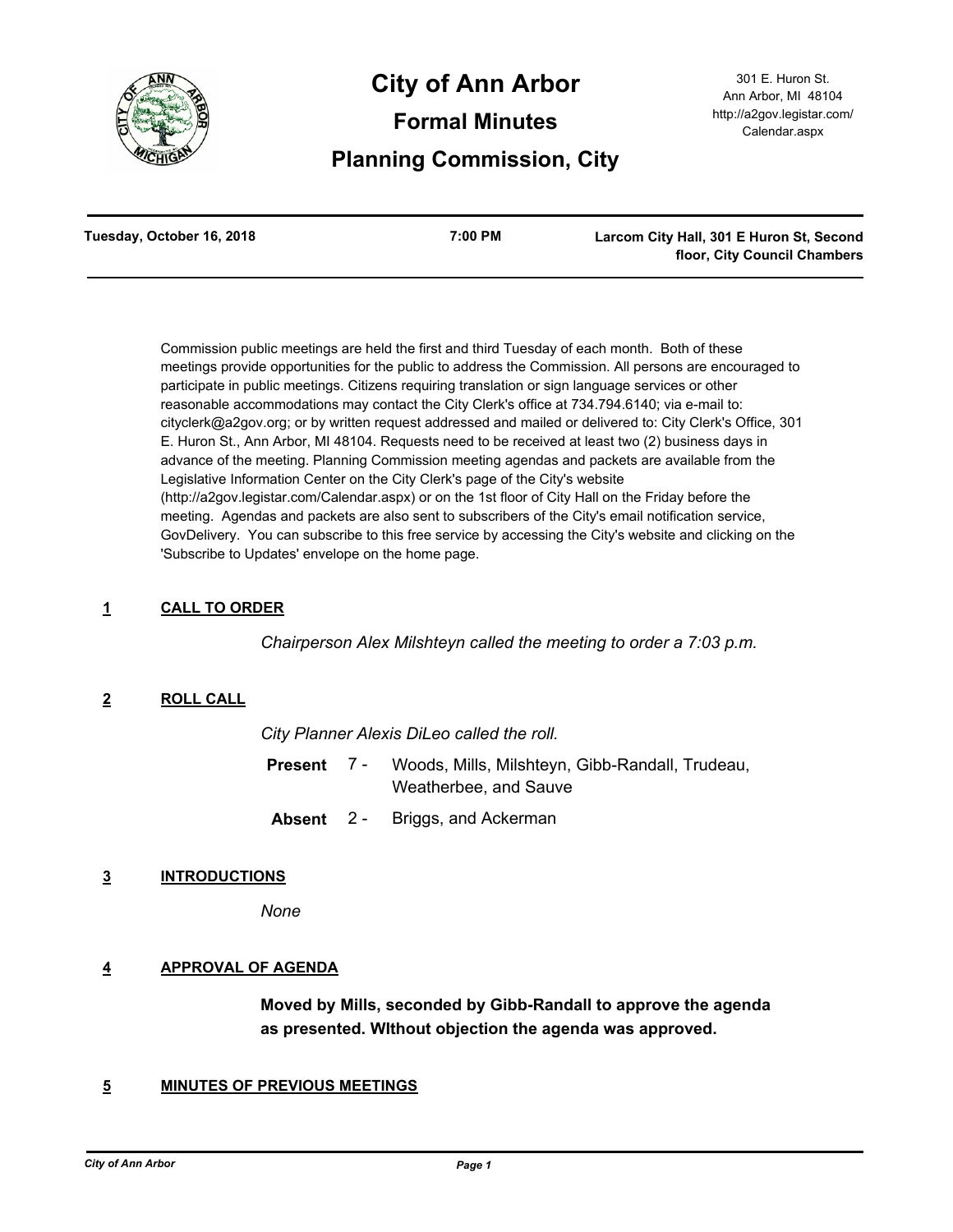# **[18-1785](http://a2gov.legistar.com/gateway.aspx?M=L&ID=21337)** City Planning Commission Meeting Minutes of October 2, 2018

**Moved by Sauve, seconded by Weatherbee, to approve the minutes and forward to City Council. On a voice vote, the Chair declaring the motion carried unanimously.**

**[18-1786](http://a2gov.legistar.com/gateway.aspx?M=L&ID=21338)** City Planning Commission Meeting Minutes of March 20, 2018

**Moved by Sauve, seconded by Weatherbee, to approve the minutes and forward to City Council. On a voice vote, the Chair declaring the motion carried unanimously.**

## **ROLL CALL**

*Arrival of Zach Ackerman*

| <b>Present</b> 8 - | Woods, Mills, Milshteyn, Gibb-Randall, Trudeau, |
|--------------------|-------------------------------------------------|
|                    | Weatherbee, Ackerman, and Sauve                 |

**Absent** 1 - Briggs

# **6 REPORTS FROM CITY ADMINISTRATION, CITY COUNCIL, PLANNING MANAGER, PLANNING COMMISSION OFFICERS AND COMMITTEES, WRITTEN COMMUNICATIONS AND PETITIONS**

**6-a City Council**

*Commissioner Ackerman reported on the master deed agreement with Core Spaces for the Library Lot.*

## **6-b Planning Manager**

*None*

## **6-c Planning Commission Officers and Committees**

*None*

## **6-d Written Communications and Petitions**

**[18-1783](http://a2gov.legistar.com/gateway.aspx?M=L&ID=21335)** Various Correspondences to the City Planning Commission

# **Received and Filed**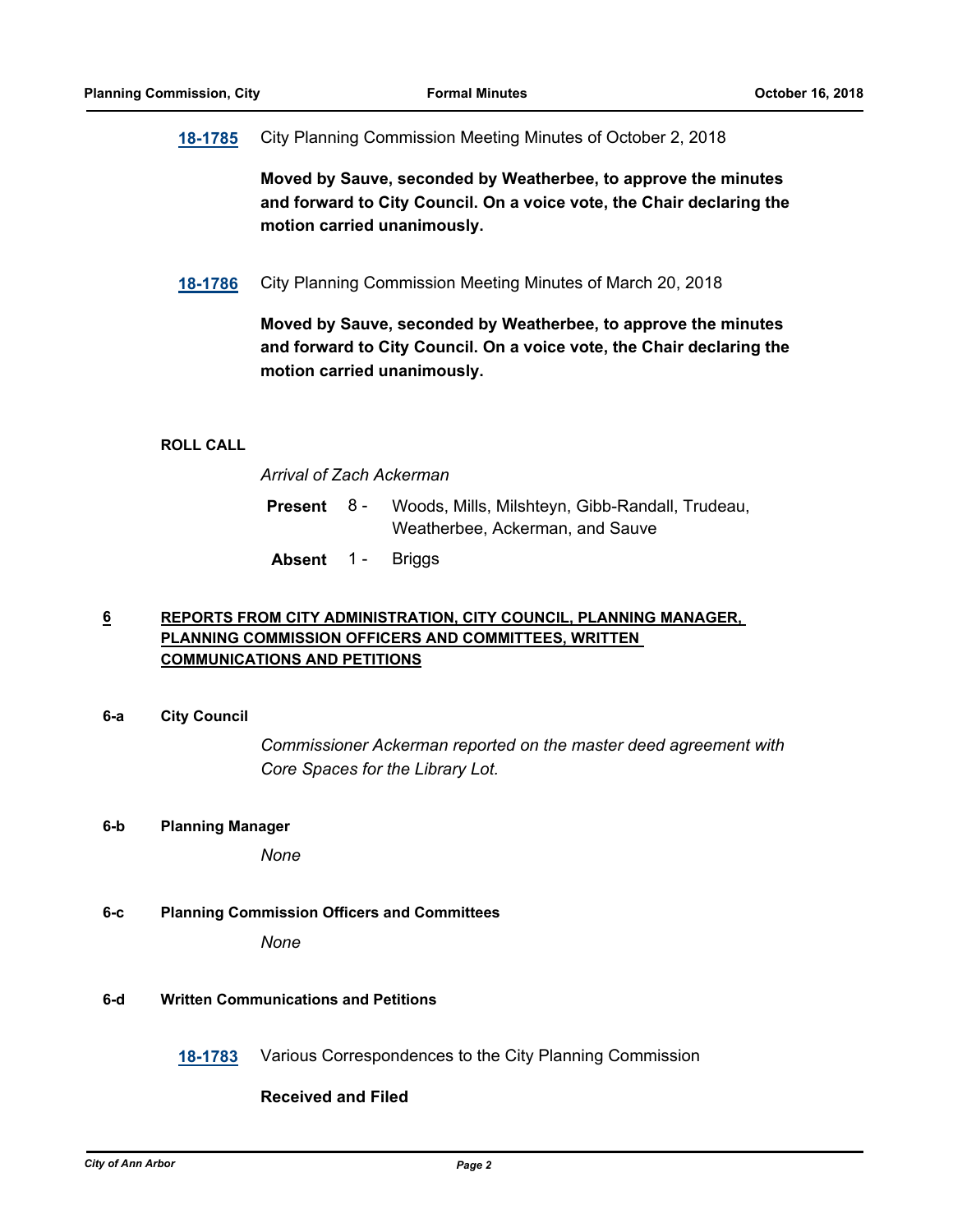# **7 AUDIENCE PARTICIPATION (Persons may speak for three minutes about an item that is NOT listed as a public hearing on this agenda. Please state your name and address for the record.)**

*None*

# **8 PUBLIC HEARINGS SCHEDULED FOR NEXT BUSINESS MEETING**

*Staff reviewed the public hearing notice as published.*

**[18-1784](http://a2gov.legistar.com/gateway.aspx?M=L&ID=21336)** Public Hearings Scheduled for the November 7, 2018 Planning Commission Meeting

> *Alexis DiLeo reviewed the upcoming public hearings with the Commission.*

# **9 UNFINISHED BUSINESS**

# **10 REGULAR BUSINESS - Staff Report, Public Hearing and Commission Discussion of Each Item**

(If an agenda item is tabled, it will most likely be rescheduled to a future date. If you would like to be notified when a tabled agenda item will appear on a future agenda, please provide your email address on the form provided on the front table at the meeting. You may also call Planning and Development Services at 734-794-6265 during office hours to obtain additional information about the review schedule or visit the Planning page on the City's website (www.a2gov.org).)

(Public Hearings: Individuals may speak for three minutes. The first person who is the official representative of an organized group or who is representing the petitioner may speak for five minutes; additional representatives may speak for three minutes. Please state your name and address for the record.)

(Comments about a proposed project are most constructive when they relate to: (1) City Code requirements and land use regulations, (2) consistency with the City Master Plan, or (3) additional information about the area around the petitioner's property and the extent to which a proposed project may positively or negatively affect the area.)

**10-a [18-1779](http://a2gov.legistar.com/gateway.aspx?M=L&ID=21331)** 715 Heather Way Annexation and Zoning for City Council Approval - A request to annex a 0.75-acre parcel containing a single-family home from Ann Arbor Township to the City of Ann Arbor and zone it R1A Single-Family Dwelling district. (Ward 2) Staff Recommendation: Approval *PUBLIC HEARING:*

*Noting no public speakers, the Chair declared the public hearing closed.*

## **Moved by Mills, seconded by Woods, that the Ann Arbor City**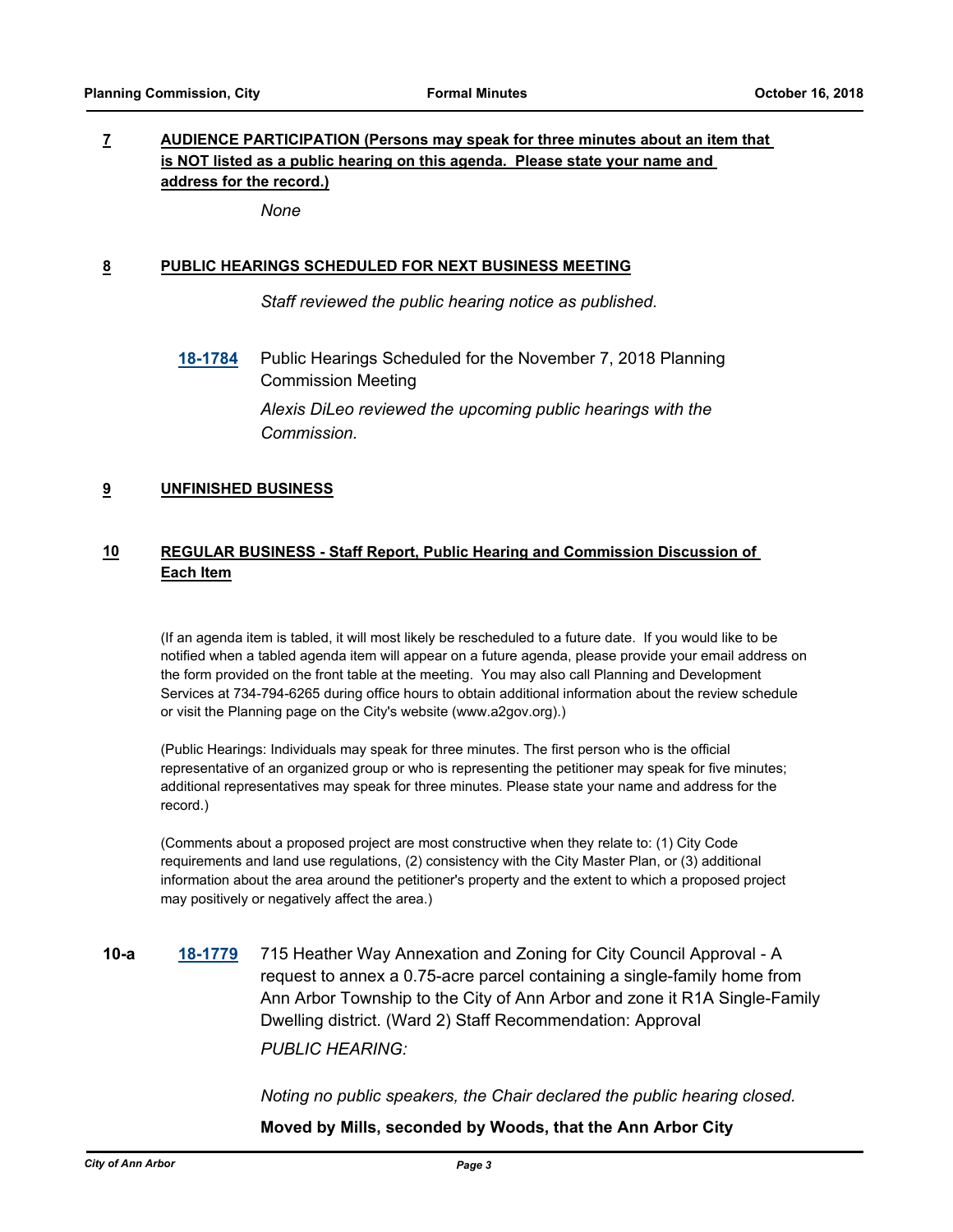**Planning Commission hereby recommends that the Mayor and City Council approve the 715 Heather Way Annexation and R1A (Single-Family Dwelling District) Zoning.**

*COMMISSION DISCUSSION:*

*The Commission took into consideration the presented petition. [For a complete record of the discussion, please see available video format]*

**On a voice vote, the vote was as following with the Chair declaring the amended motion carried unanimously. Vote: 8-0**

Yeas: 8 - Wendy Woods, Sarah Mills, Alex Milshteyn, Shannan Gibb-Randall, Scott Trudeau, Julie Weatherbee, Zachary Ackerman, and Elizabeth Sauve 8 -

**Nays:** 0

- **Absent:** 1 Erica Briggs
- **10-b [18-1780](http://a2gov.legistar.com/gateway.aspx?M=L&ID=21332)** 1750 Plymouth Road Special Exception Use with Site Plan for City Planning Commission Approval - An application to allow a medical marijuana provisioning center, a special exception use, in the existing building at 1750 Plymouth Road, zoned C1 (Local Business district). A site plan has also been submitted to document the exiting conditions of the site and demonstrate the compliance with the special exception use approval standards. (Ward 1) Staff Recommendation: Approval with Conditions

*PUBLIC HEARING:*

*Noting no public speakers, the Chair declared the public hearing closed.*

**Moved by Woods, seconded by Weatherbee that:** 

**The Ann Arbor City Planning Commission, after hearing all interested persons and reviewing all relevant information, including an accompanying site plan, finds the petition substantially meet the standards in Chapter 55 (Unified Development Code), Section 5.29.5.D (Special Exceptions) and Section 5.16.3.G (Medical Marijuana Facility), and therefore approves the 1750 Plymouth Road Special Exception Use for a medical marijuana Provisioning Center. This approval is based on the following findings:** 

**1. The proposed use will be consistent with the C1 (Local Business) District, which provides for commercial retail uses as well as office and residential uses.**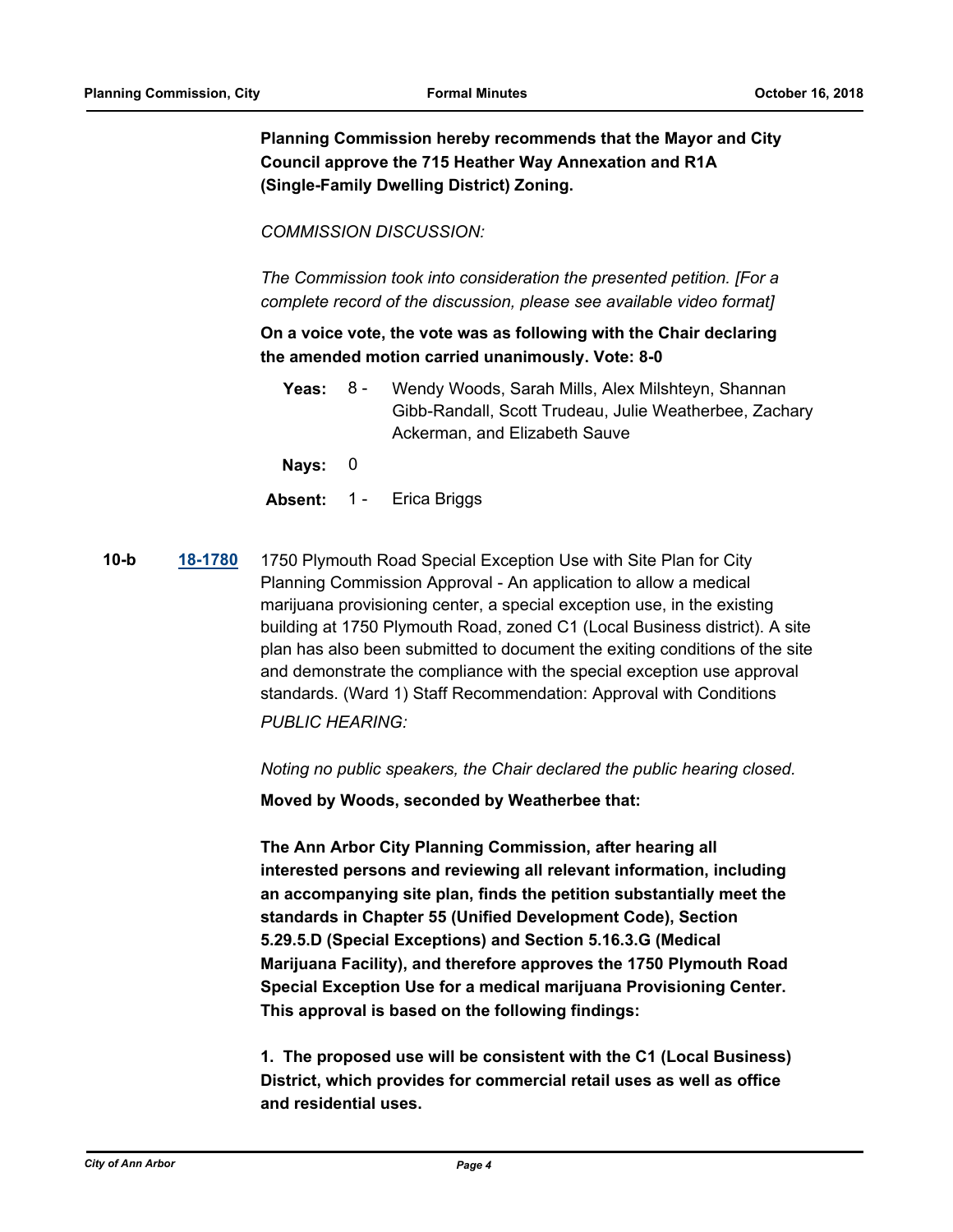**2. The proposed use will not adversely impact traffic, pedestrians, bicyclists, circulation, or road intersections based on the location. Plymouth Road provide access to the site, and the proposed use is consistent with other surrounding uses' traffic impact.** 

**3. A site plan documenting the existing conditions of the site has been submitted as part of this application.** 

**4. Through documentation submitted by the petitioner regarding waste disposal, inventory tracking, security, and other methods of operation of the facility, the provisioning center will be operated in a manner that will not have an adverse impact on the neighboring properties or area, and will not have a detrimental impact on natural features.**

**This Special Exception Use approval is based on the following conditions:**

**1. The petitioner obtaining and maintaining both a State of Michigan Medical Marijuana License and a City of Ann Arbor Medical Marijuana Permit, and providing documentation to Planning Services within three years of the City Planning Commission approval date of this petition.**

**2. The petitioner operating a medical marijuana business at this address within three years of the City Planning Commission approval date of this petition.**

**3. The special exception use may occupy no more than 2,240 square feet of the development at this site.** 

**4. The special exception use may only be open for business between 11:00am to 8:00pm Monday through Saturday and noon to 7:00pm Sundays.**

**And that the Ann Arbor Planning Commission approves the attached Site Plan which demonstrates compliance with the applicable Special Exception Use standards as no physical development of the property is proposed.**

*COMMISSION DISCUSSION:*

*The Commission took into consideration the presented petition and*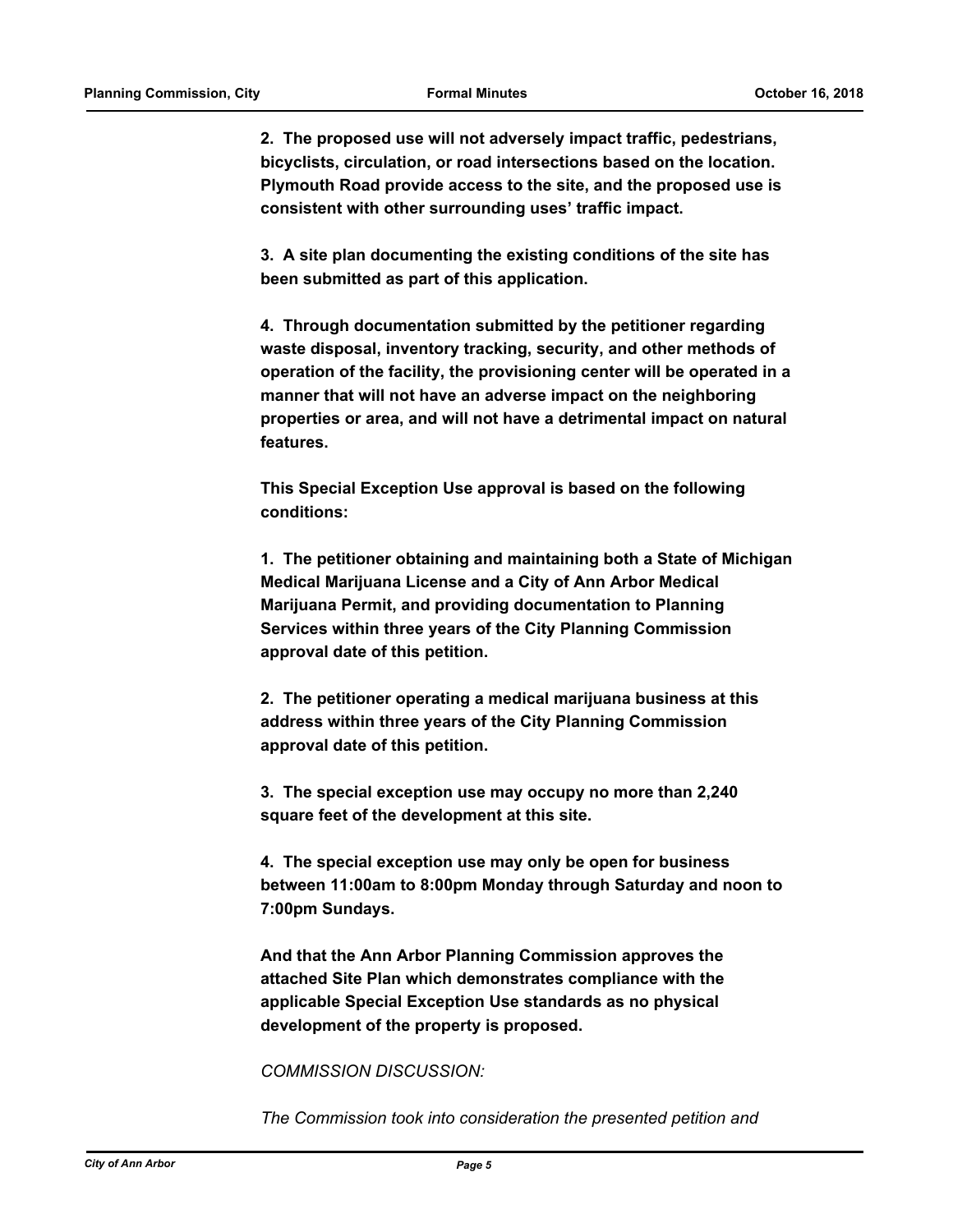*discussed the matter. [For a complete record of the discussion, please see available video format]* 

*Ackerman enquired about traffic behavior of provisioning centers relative to other retail uses.* 

*DiLeo explained they are considered on the high on of trip generators. She explained that this business will replace the existing 'Bagel Fragel' business that would have similar peak trip generation, only that 'Bagel Fragel' has a high trip generation in the morning and a provisioning center is considered to have a peak trip generation in the evening.*

*Ackerman enquired about turning lanes and if the Traffic Engineer spoke to possible signage for evenings.*

*DiLeo explained that lanes are not marked, and there might be space enough for one inbound vehicle and two outbound vehicles as well as sharing a driveway with the gas station. She said the Traffic Engineer did not speak to any specific signage limiting turns because this business is not the only trip generator at this shopping center.*

*Ackerman said, understood; regardless of what activity is happening on site, there is going to be outbound rush hour traffic.*

*DiLeo said the concern has been noted.*

*Gibb-Randall asked if our Traffic Engineer had provided hesitation on her review approval.*

*DiLeo said no, she said it met our standards, but did want the issue noted. She said there will be times when turning into and out of this site*  will be difficult because of back-up traffic on Plymouth Road, but it won't *be at all times.*

*Woods asked if the City had approved other provisioning centers with the same name.*

*Alec Riffle,1729 Covington Drive, Toledo, Ohio, Tree City, representing the petitioner Martin Yousif, 8 Exmoor, Toledo, Ohio was present to respond to enquiries.* 

*Riffle explained that the City has approved two other provisioning centers, one on Jackson Avenue and one on South Industrial Highway; the plan is*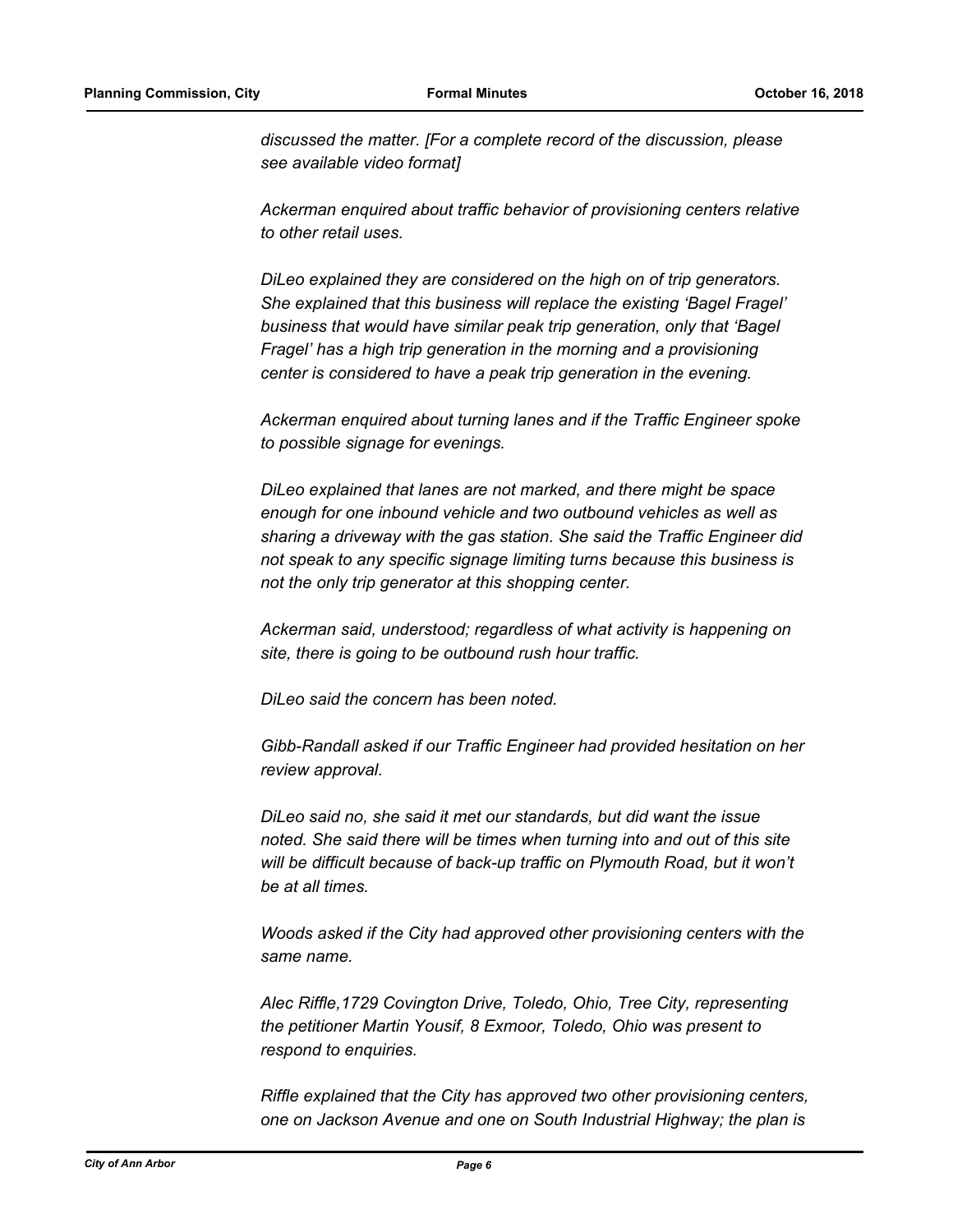*that this facility also be branded as a Tree City provisioning center, but they are using the brand name as a place holder, because this site could be branded something else.* 

*Riffle speaking to traffic scenario, said we could expand hours until 9 pm so that would spread out traffic, and potentially mitigate traffic jams; since it is a new business, it may take years to get to full customer load and full traffic counts. He said the Jackson Avenue location has been operational for five years and currently has 100 customers per day now, but it took a while to get there. He suggested that the trip generation is a 'worst case scenario' that is not too accurate to this location.* 

*Woods asked if turning movement restrictions could be added in the future if the City's Traffic Engineers found traffic backing up.*

*DiLeo said traffic movements are continuously looked at by the City in an effort to keep traffic flowing smoothly.*

*Riffle said if it turns out that traffic reaches a breaking point at a certain number of patients they could limit the number of patients and say we're out of (product) for the day.* 

*Woods said that sounds reasonable but how do we hold you to that.*

*Riffle said by staying honest.* 

*Ackerman said that's the rub, businesses hoping to be good corporate neighbors while the City needs to be thinking through any scenario that can't be predicted, because once we grant the Special Exception Use, it stays with the address, which may become another business. He said if we have assurances that our Traffic Engineering staff looked at every possibility and says within realm of reason and safety they are okay with this, then I'm good with that, and I support their findings.* 

*Ackerman asked about operating hours noting that the proposed hours seem more restrictive than usual. He asked how they came to them.*

*Riffle said they are based on their current Tree City's usual hours. He said being open from 9 to 9 seems appropriate actually, and could help with traffic concerns. Riffle said they hired Midwestern Consulting Services to obtain a supplemental traffic count at this location. He said they have provided the supplemental report, but realize the City's report is unbiased and they accept it.*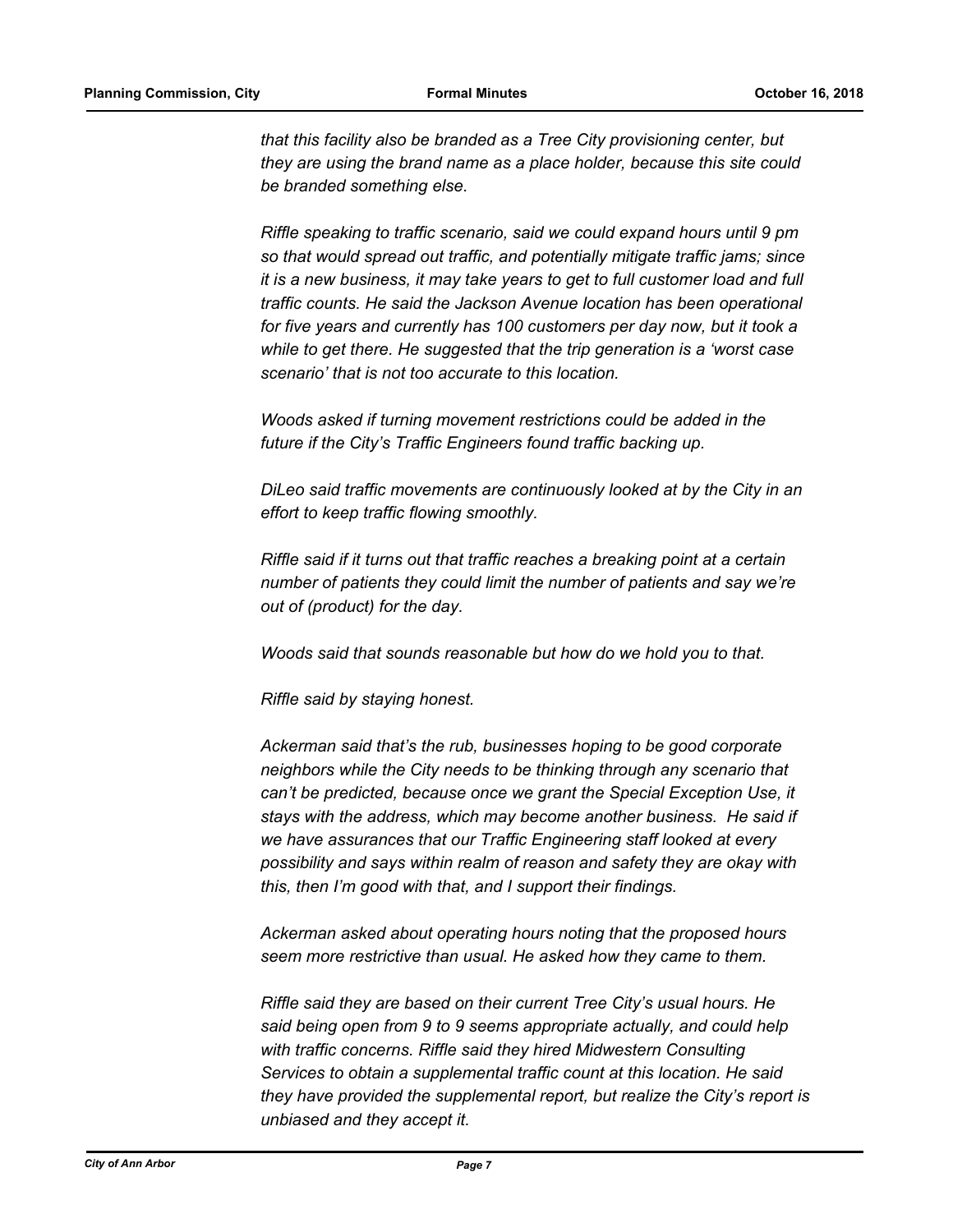*Weatherbee asked about bike racks, noting she would like to know they will be there.*

*DiLeo said they should be shown on the final site plan.*

*Yousif said they will be happy to install them if they currently aren't there.*

*Trudeau said he has experience with this site getting pizza and turning left out of the site. He said while it's difficult, there are already so many cars, that this business is not going to make a big difference either way and he is comfortable approving the request.* 

*Mills asked if a site compliance check will be performed by City staff to make sure the bike racks are installed.*

*DiLeo said, yes.*

*Woods said the site plan shows 2 bicycle racks.*

*Mills said regarding hours of operation, given this location is next to a gas station and liquor store and not immediately abutting neighborhoods, 9 to 9 does not seem ridiculous for Monday to Saturday operations.*

*Milshteyn said with other requests we have proactively shrunk down hours of operation, but why automatically expand hours when they say those are their normal hours.* 

*Sauve reiterate some concerns, noting that she is not concerned with traffic, since a turning movements could be signed and regulated later. She said since three of the stores in this shopping center go to 10 pm, it seems reasonable to allow the hours of 9 to 9. Sauve said there have been changes at the table*

**Moved by Sauve, seconded by Ackerman to amend hours of operation to 9 am. to 9 pm.**

*DISCUSSION ON AMENDMENT:*

*Gibb-Randall said extending hours won't solve the peak traffic issue that is around 5 pm. She agreed with Milshteyn that it's not what they have asked for, so keep it simple!*

*Ackerman asked about the permit rules.*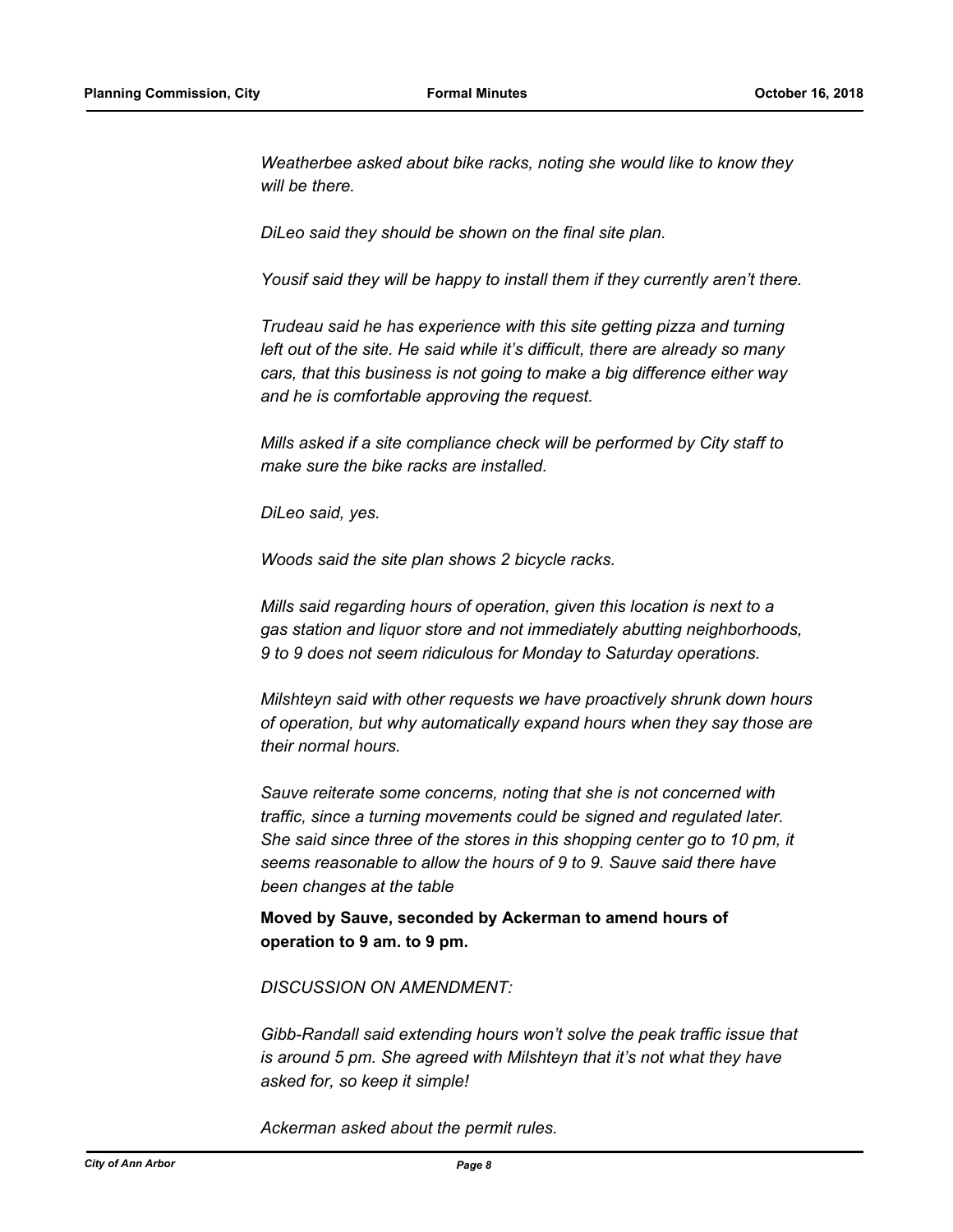*Riffle said 7 am. to 9 pm. - we'll come back to the Commission if need be to adjust the hours.* 

*Gibb-Randall expressed that a change to 8 am might help and a left turn exit only might help but it's not just this business that would have to abide by signage, all others will suffer. She said rather address by opening up earlier in morning to allow people to stop in before going to work.*

**Ackerman suggested friendly amendment to amendment; May only be open 8 am to 9 pm Monday through Friday, 11 am to 8 pm Saturdays, 12:00 noon to 7 pm Sundays. Sauve agreed.**

*CONTINUED DISCUSSION ON AMENDMENT:*

*Woods asked how the petitioner feels about these hours.*

*Riffle said, yes, they are okay with them.* 

*Trudeau said these hours would be permitted hours of operation, but not required hours.* 

*Mills supported the extended hours to give flexibility so they can shift their hours of operation if needed; she appreciates the understanding that weekdays are different from weekends.* 

*Milshteyn said he is not in favor of the amendment because of process; changing hours drastically and no opportunity for public to comment on it. He said they might have looked at staff report on Friday and thought the proposed hours were okay, and now we are negotiating at the table and not just limiting the hours, but expanding them.* 

*Sauve said she believed they had a similar exercise at the table before.*

#### **VOTE ON AMENDMENT:**

**On a voice vote, the Chair declaring the amendment carried. Vote: 6-2**

- **Yeas:** Sarah Mills, Shannan Gibb-Randall, Scott Trudeau, Julie Weatherbee, Zachary Ackerman, and Elizabeth Sauve  $Yeas: 6 -$
- **Nays:** 2 Wendy Woods, and Alex Milshteyn
- **Absent:** 1 Erica Briggs

#### **VOTE ON AMENDED MAIN MOTION:**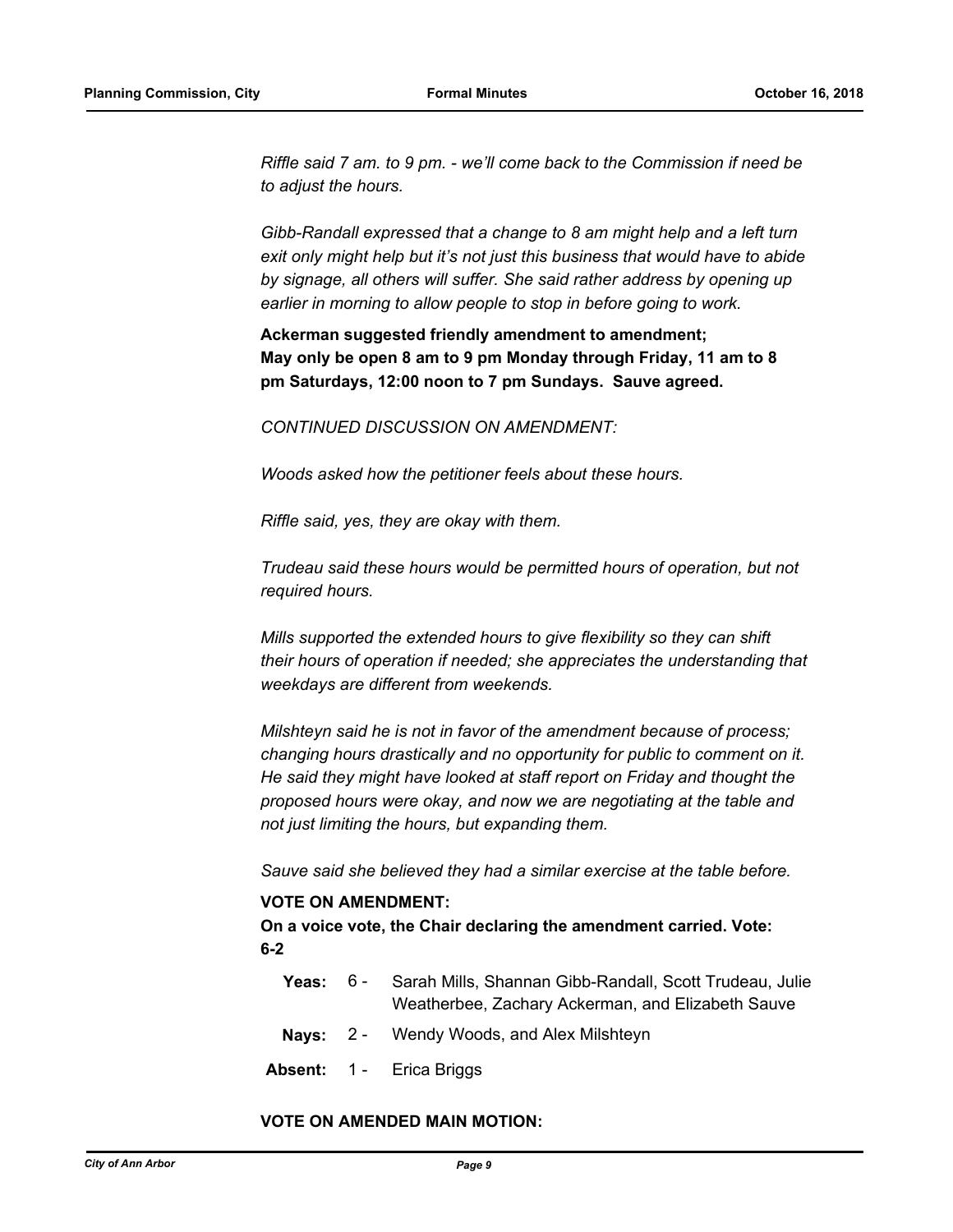# **On a voice vote, the vote was as following with the Chair declaring the amended motion carried. Vote: 8-0**

Yeas: 8 - Wendy Woods, Sarah Mills, Alex Milshteyn, Shannan Gibb-Randall, Scott Trudeau, Julie Weatherbee, Zachary Ackerman, and Elizabeth Sauve 8 -

**Nays:** 0

**Absent:** 1 - Erica Briggs

**10-c [18-1781](http://a2gov.legistar.com/gateway.aspx?M=L&ID=21333)** Signature Club Parking Lot Improvements Landscape Modification for City Planning Commission Approval - A landscape modification request to allow the previously approved landscape plan (which does not meet current standards) to remain as approved, during a proposed rearrangement of the existing parking lot serving the clubhouse for the Signature Club apartment complex located at 3000 Signature Boulevard. 1,329 square feet of pavement, including 7 parking spaces, will be removed and one of the drive entrances will be relocated. (Ward 4) Staff Recommendation: Approval

> *Rachel with Midwestern Consulting, 3815 Plaza Drive, Ann Arbor, gave the project presentation.*

*Alexis DiLeo provided an overview of the staff report and slide presentation.*

*PUBLIC HEARING:*

*Noting no public speakers, the Chair declared the public hearing closed.*

**Moved by Ackerman, seconded by Sauve, that the Ann Arbor City Planning Commission hereby approves Signature Club Apartments Landscape Modification Petition to maintain and continue landscape elements, which are part of a previously approved site plan as nonconforming.**

#### *COMMISSION DISCUSSION:*

*The Commission took into consideration the presented petition and discussed the matter. [For a complete record of the discussion, please see available video format]* 

*Mills said the request sounds sensible; a net decrease in impervious suggests an improvement and that this section will be brought up to code is great and she supports it.*

**On a voice vote, the vote was as following with the Chair declaring**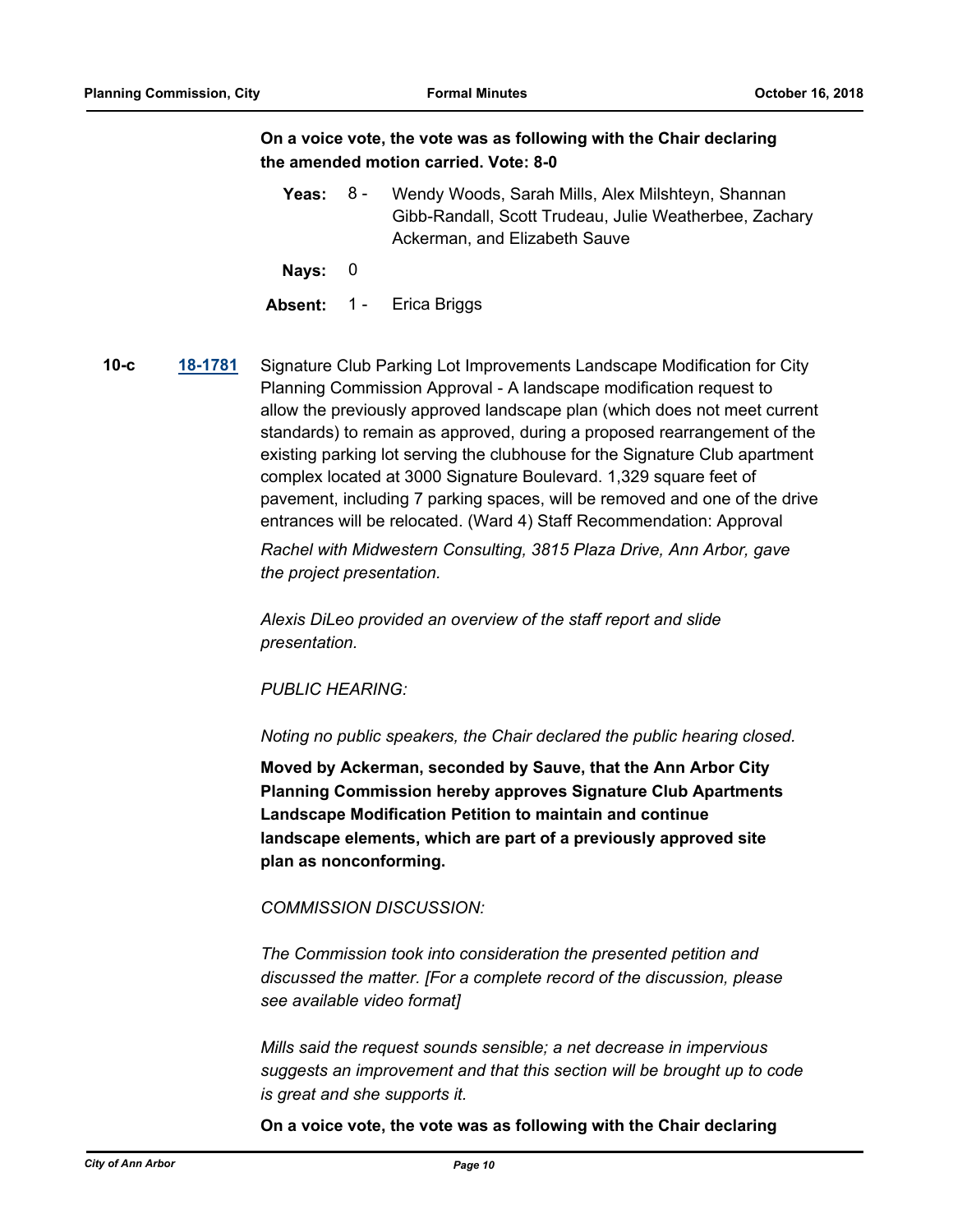#### **the motion carried unanimously. Vote: 8-0**

- Yeas: 8 Wendy Woods, Sarah Mills, Alex Milshteyn, Shannan Gibb-Randall, Scott Trudeau, Julie Weatherbee, Zachary Ackerman, and Elizabeth Sauve 8 -
- **Nays:** 0
- **Absent:** 1 Erica Briggs
- **10-d [18-1782](http://a2gov.legistar.com/gateway.aspx?M=L&ID=21334)** 1505 White Street Alley Vacation for City Council Approval A City initiated proposal to vacate the alley bisecting East Stadium Boulevard between White Street and East Park Place. This alley is adjacent to residential and Ann Arbor Park sites. (Ward 4) Staff Recommendation: Approval

*Alexis DiLeo provided the staff report.*

## *PUBLIC HEARING:*

*Brian Wagner, 906 Rose Avenue, Ann Arbor, said he thinks this goes*  behind my property too. He said if the no-man land behind his garage will *be vacated, he would like to add it to his property, if that is possible. Wagner said he and his son have kept the area clean and tiny for many years - if that isn't possible, I will take my lickin' and be on my way.*

**Moved by Ackerman, seconded by Weatherbee, that the Ann Arbor City Planning Commission hereby recommends that the Mayor and City Council approve the vacation of the entire 16' wide alley in Block 7 of the plat of Hamilton, Rose, and Sheehan's Addition, platted as 429' in length and extending from White Street to East Park Place.**

*COMMISSION DISCUSSION:*

*The Commission took into consideration the presented petition and discussed the matter. [For a complete record of the discussion, please see available video format]* 

*Commission Break at 8:30 pm.*

**Moved by Sauve, seconded by Ackerman to postpone taking action until more information has been provided.**

*COMMISSION DISCUSSION:*

*The Commission took into consideration the presented petition and*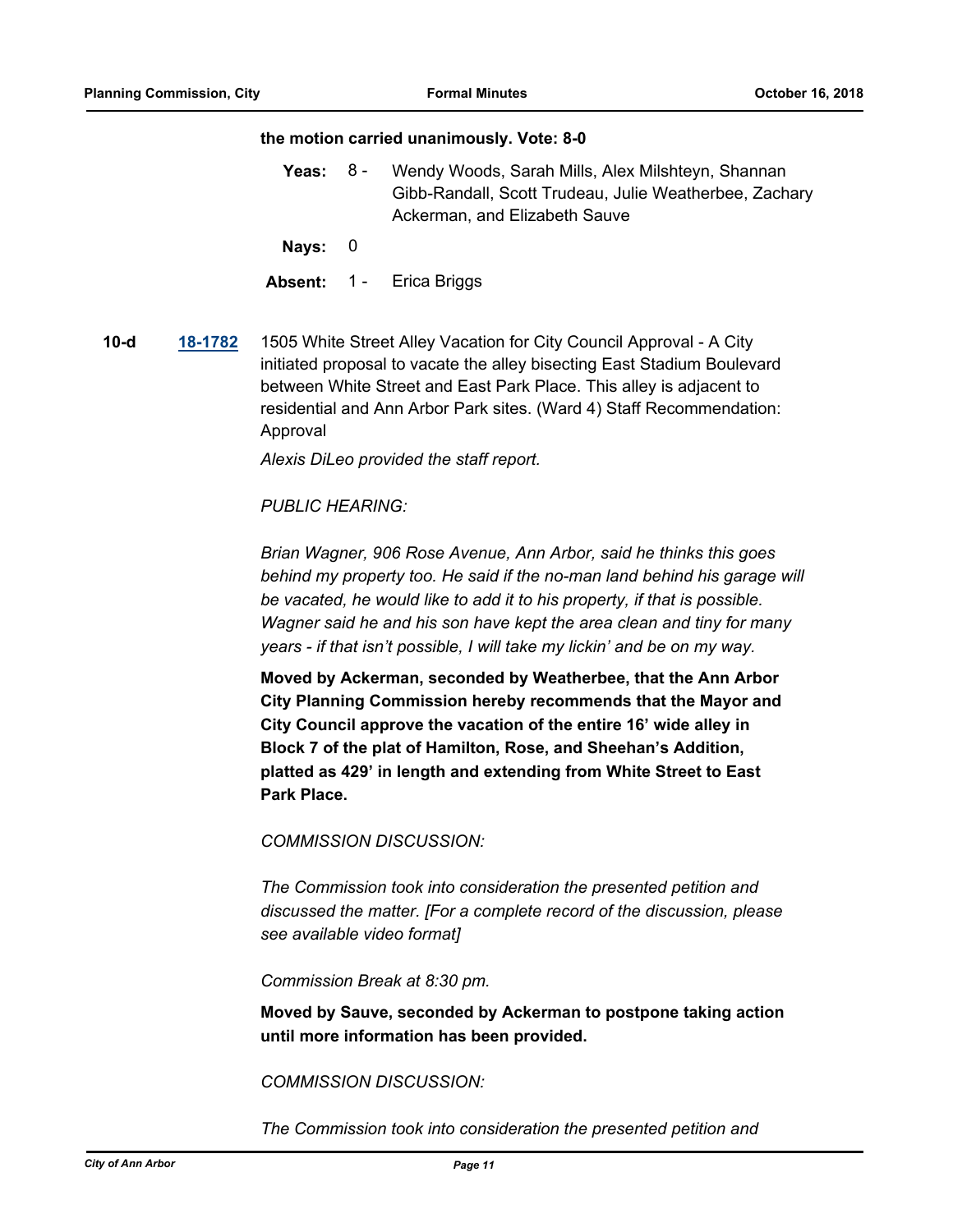*discussed the matter. [For a complete record of the discussion, please see available video format]* 

*Christ Frost, City Attorney, explained the history behind the alley vacation, noting that there was a resolution done in the 1990's that contained some typographical errors, which is why they decided to re-do the whole vacation again. He said the City Assessor and everyone else believed that this alley had been vacated, but it really had not (since no record of such could be found) so this process is to bring it into conformance with the way people had been treating it. He requested that the item not be postponed because of timing issues on formalizing the vacation, noting that it would be another 6 to 8 weeks before this agenda item would move on to City Council for a public hearing and final decision.*

*Weatherbee said the legal description does include the vacation.*

*Ackerman thanked Mr. Wagner for bringing his questions to the attention of the Commission.*

*Wagner requested to approach the podium.*

*Commission agreed.*

*Wagner asked about implications of property taxes on inherited vacated property from the City.*

*DiLeo offered to set up a meeting with Wagner and City Assessor's office to further discuss the matter.*

**Moved by Sauve, seconded by Ackerman to withdraw motion. Motion Withdrawn.**

*Gibb-Randall pulled up the County mapping site on line, noting it is so much clearer than what they had in front of them. She suggested using that mapping tool instead of the Adobe highlighting tool, it would be clearer when dealing with property lines and important details like this.*

**On a voice vote, the vote was as following with the Chair declaring the motion carried unanimously. Vote: 8-0**

- Yeas: 8 Wendy Woods, Sarah Mills, Alex Milshteyn, Shannan Gibb-Randall, Scott Trudeau, Julie Weatherbee, Zachary Ackerman, and Elizabeth Sauve 8 -
- **Nays:** 0